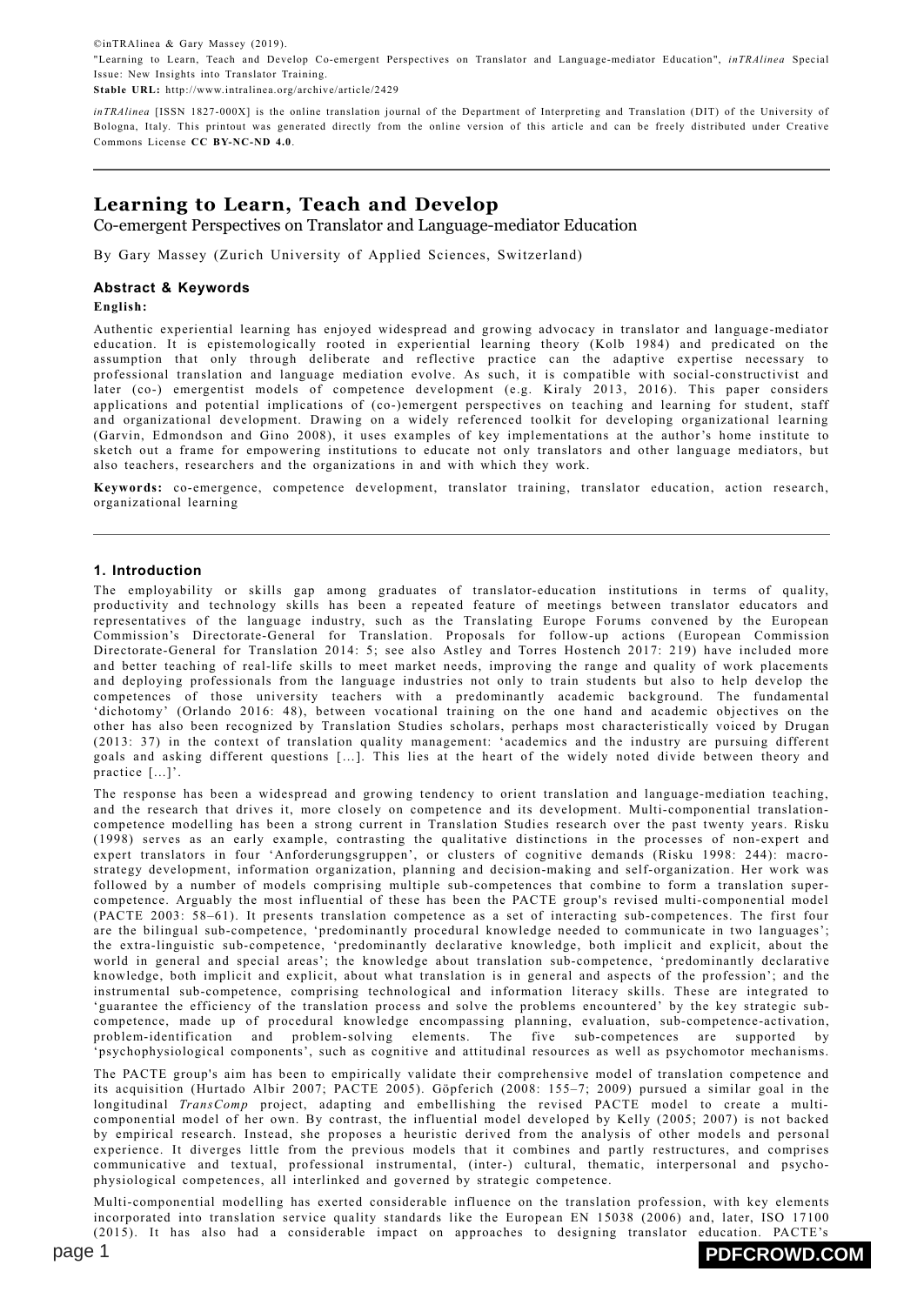competence model, for instance, is accompanied by an (admittedly vague) one of translation competence acquisition (PACTE 2000: 104), realized by a process in which the sub-competences are developed and integrated through the adoption of adequate learning strategies to accumulate new, and restructure old, knowledge. Kelly's model is overtly didactic, directed at preparing students for a rapidly changing world and equipping them with the cognitive, professional and social skills needed to embark on a successful career. Indeed, key elements of Kelly's model appear to have fed into the first EMT 'wheel of competence', the European Master's in Translation competence profile for professional translators (EMT Expert Group 2009). The EMT wheel has been something of a blueprint for curriculum design among leading translator-education institutions both inside and outside of Europe. Its most recent edition (EMT Board 2017) continues the multi-componential approach, with no fewer than 35 skill descriptors arranged in the four principal competence clusters translation, technology, personal and interpersonal competence and service provision. A fifth area of competence, language and culture, is delegated to the performance levels and descriptors set out in the Common European Framework of Reference for Languages (CEFR) and comparable reference systems.

Yet, the multi-componential models also have their detractors. One of the earliest was Pym (2003), who regards the expanding panoply of competences in multicomponent models as institutionally driven and conceptually flawed, in that the models will always lag behind market demands. Instead, he puts forward a 'wilfully' minimalist definition of translation competence comprising 'the ability to generate a series of more than one viable target text (TT1, TT2 ... TTn) for a pertinent source text (ST); the ability to select only one viable TI from this series, quickly and with justified confidence' (Pym 2003: 489).

From a didactic perspective, the EMT competence profile implies that aspects of multi-componential modelling might be mapped more or less directly to curriculum design – an impression reinforced by the EMT network's own criteria and procedures for accrediting member programmes. However, attempts to do so should be handled with extreme caution in order to assure curricular coherence and integrity. Kelly (2007: 138) herself expressed early misgivings about the ability of students to relate the various components of a curriculum to one another in what she calls 'a sadly impermeable set of separate compartments of knowledge'. She has published similar views in a recent article suggesting the fragmented, teacher-centred impact of the modularized Bologna system underlying the European Higher Education Area (EHEA) (Kelly 2017: 34). Likewise, Kiraly and Hofmann (2016: 71) have criticized the compartmentalization in multi-componential models and their effect on current 'patchwork quilt' curriculum design.

A look at the common features of current translator-education curricula lends substance to these criticisms. My own institution is by no means untypical of EMT members in offering a series of semester-based modules that focus on particular aspects of translation competence broadly aligned with the EMT profile. Thus, the core translation modules offered in various source and target languages are chronologically structured over three semesters according to subject specialization, assignment complexity, modality and degree of hetero-functionality. These are supplemented by dedicated courses focussing on thematic translation and applied linguistics theory, extra-linguistic knowledge, technological instrumental competence and professional service-provision skills. The didactic approaches may vary considerably from module to module or unit to unit, but the limited inter-modular transferability observable among students remains an issue that we and others are continually at pains to address.

### **2. Meeting the Didactic Challenge: Learning to Innovate**

One obvious reaction, both at my home institution and elsewhere, has been to include a more integrated approach to learning by introducing smaller or greater portions of authentic experiential learning into the curriculum. For well over a decade, experiential learning with varying degrees of authenticity has enjoyed widespread and growing advocacy in translator and language-mediator education in general. They typically take the form of mentorships and work placements with concomitant reflective assessment instruments, such those provided by the European Graduate Placement Scheme (EGPS), or of intra-curricular learning scenarios like translation projects, student translation companies and agency simulators (Astley and Torres Hostench 2017; Hansen-Schirra and Kiraly 2013; Kiraly et al. 2016; Kiraly, Massey and Hofmann 2018; Mitchell-Schuitevoerder 2013; Vandepitte 2009; Varney 2009).

Authentic experiential learning has its epistemological roots in the experiential learning theory and model first systematically developed by Kolb (1984). This proposes a four-stage learning cycle strongly influenced by Lewin's (1946) action-research cycle (see below): concrete experience (the action part of the action-research cycle) prompts reflective observation of that experience, which leads to abstract conceptualization learned from the experience and feeds into the active experimentation of applying what has been learned. Authentic experiential learning in translator education is generally predicated on the assumption that only through deliberate practice (Ericsson, Krampe and Tesch-Roemer 1993; Shreve 2006) and reflection-in-action (Schön 1983; 1987) can the adaptive expertise necessary to the professional activity of translation and language mediation evolve. It is therefore compatible with social-constructivist approaches to competence development that assume meaning is collaboratively constructed in social learning environments, appropriately scaffolded by teachers to facilitate growing learner autonomy and the development of learners' self-regulatory capacities.

Perhaps the most consistent and fervent advocate of experiential learning in translator education has been Kiraly (2000; 2005; 2006; 2012a; 2012b; 2013; 2016). His incipient model (Kiraly 2000: 58) marks his break with a traditional cognitive apprenticeship of observation, transmission and replication that cannot describe or explain the complex interactions by which learners evolve into competent practitioners and experts. It contains three pillars, each representing a key dimension of learner empowerment. The first is autonomy, through which self-reliance is developed by incremental degrees of collaborative, student-centred activity. The second pillar is authenticity, which builds experience and reflective action by exposing students to increasingly authentic project work over the course of a curriculum. And finally, there is competence, which requires carefully structured and progressively tapered – or scaffolded – guidance to achieve the ultimate goal of translation expertise once graduates have entered the community of professional translation practice.

More recently, Kiraly has put forward a re-worked model of competence development based on emergentist principles of knowledge development and learning (Kiraly 2013; Kiraly and Hofmann 2016). Referring to Risku's (2002; 2010) now uncontroversial assertion that cognition is an embodied, socially situated and enactive process, he focuses on the 'translator moment' as an instantiation of embodied expert translator competence, visualized as a three-dimensional nexus of nodes with 'innumerable and unpredictable' links, and in which decision-making processes are 'uniquely adapted to each new translation problem' (Kiraly 2013: 207–209). On this basis, he

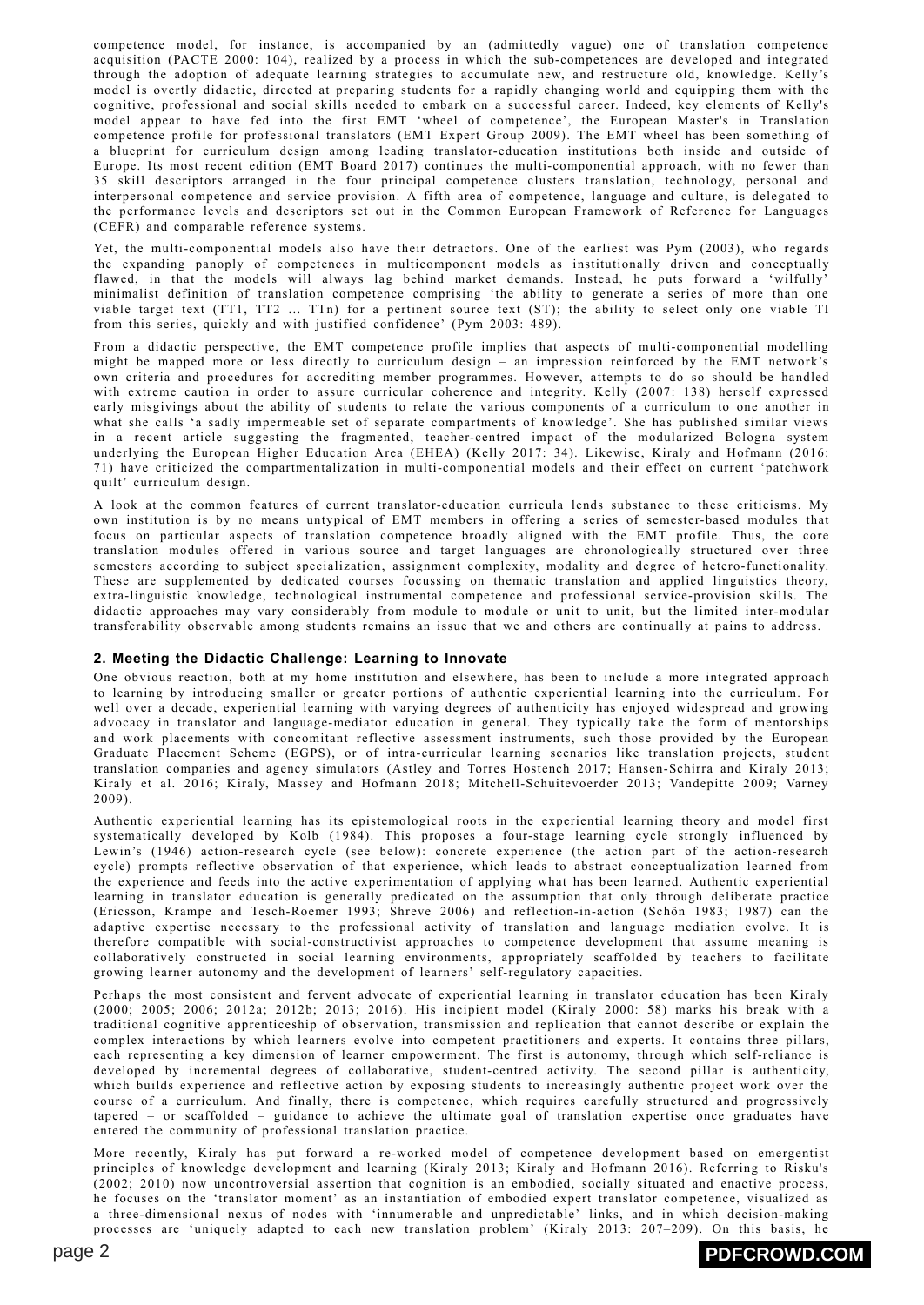proposes a model of competence development (Kiraly 2013; 2016; Kiraly and Hofmann 2016) depicting a multiple series of vortices supported by environmental features that facilitate given activities, which Kiraly, with reference to Gibson (1979), calls 'affordances'. The model was initially intended as a 'heuristic for researchers, teachers and learners' (Kiraly 2013: 241) but has now been supported by various qualitative studies and action-research initiatives investigating aspects of experiential learning (e.g. Canfora 2016; Kiraly 2012a; 2013; Kiraly, Massey and Hofmann 2018; Massey and Brändli 2016).

Kiraly's model conceptualizes learning processes as non-linear, embodied, enactive, autopoietic (i.e. selfgenerating and self-sustaining) and co-emergent: '[t]ranslators […] co-emerge with their fellow learners, their teachers, the institutions they attend and the entire community of translation practice with which and whom they interact' (Kiraly 2012b: 87–8). Moreover, as the previous quotation suggests, it is fractal, or scalable, and thus purports to 'depict learning within an individual, a class session, a group or even a community of practice' (Kiraly 2016: 64). It is the ramifications of this particular feature of the model that the rest of this contribution will address, as it holds important implications for the institutional frameworks in which the didactic challenge of truly competence-oriented teaching and learning must be met. In essence, all of us are, or should be, learning all the time – students, teachers, institutions and the external stakeholders from the community of practice with which they interact (for example, in the context of authentic experiential learning events). It falls to the translator-education institutions themselves to establish the pre-requisites, procedures and structures to facilitate those learning processes and thus empower learners at all levels, right up to that of the organization itself. This necessarily involves applying appropriate means and measures to develop competence amongst teaching staff, which has long been identified as a gap and pertinent need in translator education (European Commission Directorate-General for Translation 2013; Kelly 2005; 2008).

### **3. Meeting the Organizational Challenge: Learning from Innovation**

The key step is not simply to introduce innovative teaching and learning into the curriculum, but to actually learn from doing so – both as teachers and as the organizations employing them. Pedagogical research on translator education is common, and entire journals are devoted to the subject. But an emergentist paradigm pre-supposes investigating and tracking the effects of learning events on all the actors involved, not just on the students themselves, an area that still appears to be under-researched.

A ready tool is provided by case-study action research, which has been enjoying increasing, though still somewhat restricted, recognition in Translation Studies (Bogucki 2013; Cravo and Neves 2007; Hubscher-Davidson 2008; Kiraly 2013; Massey, Jud and Ehrensberger-Dow 2015; Orlando 2016). Its main advantage lies in its practical and participative nature, with the potential to involve researchers, often the teachers themselves, directly with the beneficiaries of their research (Cravo and Neves 2007: 97; McKernan 1996: 31–3; Reason and Bradbury 2006/2010: 1), in other words those actors engaged in authentic experiential translation scenarios: students, teachers and teaching colleagues, of course, but also clients and client organisations, source-text writers, revisers, reviewers, terminologists, technologists and so on. It is well worth adding that action research promotes not only self-reflection to develop one's own practice, but has also, from its beginnings, overtly aimed at creating change at group, institutional and societal levels. This tradition has at times been obscured by a one-sided emphasis on individual reflection (Adelman 1993: 21), which has been the principal focus of most action research in translator education to date.

The classis cycle of action research, first outlined by its originator, Kurt Lewin (1946), comprises the stages of planning, acting, observing and reflecting. The cycle can be re-iterated, and indeed Lewin (1946: 38) himself referred to the process as a 'spiral of steps each of which is composed of a circle of planning, action, and factfinding about the result of the action'. It is worth noting that Lewin's spiral has been rendered by Kemmis, McTaggart and Nixon (2014: 19), among others, as an image bearing a strong resemblance to Kiraly's vortices.

Lewin was himself a social researcher, but the participatory, practice-relevant principles of action research are applicable to many other disciplines and fields in which qualitative methods of enquiry are employed. It is applied widely in teacher education and, through the strategic deployment of the multiple iterations of the actionresearch cycle, has the potential to be used by educational institutions to guide syllabus and curriculum design from an organizational perspective. Such a perspective transcends the reflection and optimization processes pursued by individual teacher-researchers at the lower-order levels of discrete course units and modules, which until now has made up the bulk of action research reported in translator-education literature. McKernan's (1996: 27–33) multi-cyclical time-process model of curriculum development serves as just one of many examples of curricular-level implementation. In the first cycle of action, a particular situation, issue or research question is initially identified. Research-group roles, schedules and actions are then defined in an 'operational blueprint' (McKernan 1996: 28), which is subsequently implemented. The self-monitoring practitioners involved in the research reflect on their actions to understand their effects. After the data is analyzed and interpreted, new cycles of action are initiated as the original research problem or question is re-cast and reviewed, leading to new hypotheses to be included in the revised action plan that is then itself subjected to empirical observation, testing and re-evaluation (McKernan 1996: 28–9). How this can work is illustrated in the following section by examples from the present author's home institution, which is officially mandated to offer competence-based teaching that is research-driven.

### **4. Investigating Didactic Innovation: Deploying Case-study Action Research**

Translation has long been recognised as an expert activity where the complex, idiosyncratic, ill-defined problems that are the norm can only be solved by adaptive expertise (Muñoz Martín 2014: 9). Its development depends decisively on fostering the metacognitive, self-regulatory capacities associated with reflective deliberate practice. The more conventional didactic approaches to promoting the metacognitive components of reflective practice among students comprise thesis writing, research workshops and theory courses, often delivered as lectures and/or seminars. Yet, implementing such stand-alone solutions carries with it all the shortcomings of curricular compartmentalization already mentioned above. The planning, execution, evaluation, reflection and review cycles of action research activate and develop precisely those capacities that are necessary pre-requisites to adaptive expertise. Thus, a coordinated strategy of institutionalizing participatory action research transversally across the curriculum becomes a viable complement, and quite possibly a long-term alternative, to compartmentalizing research and theory in often isolated dedicated courses and modules.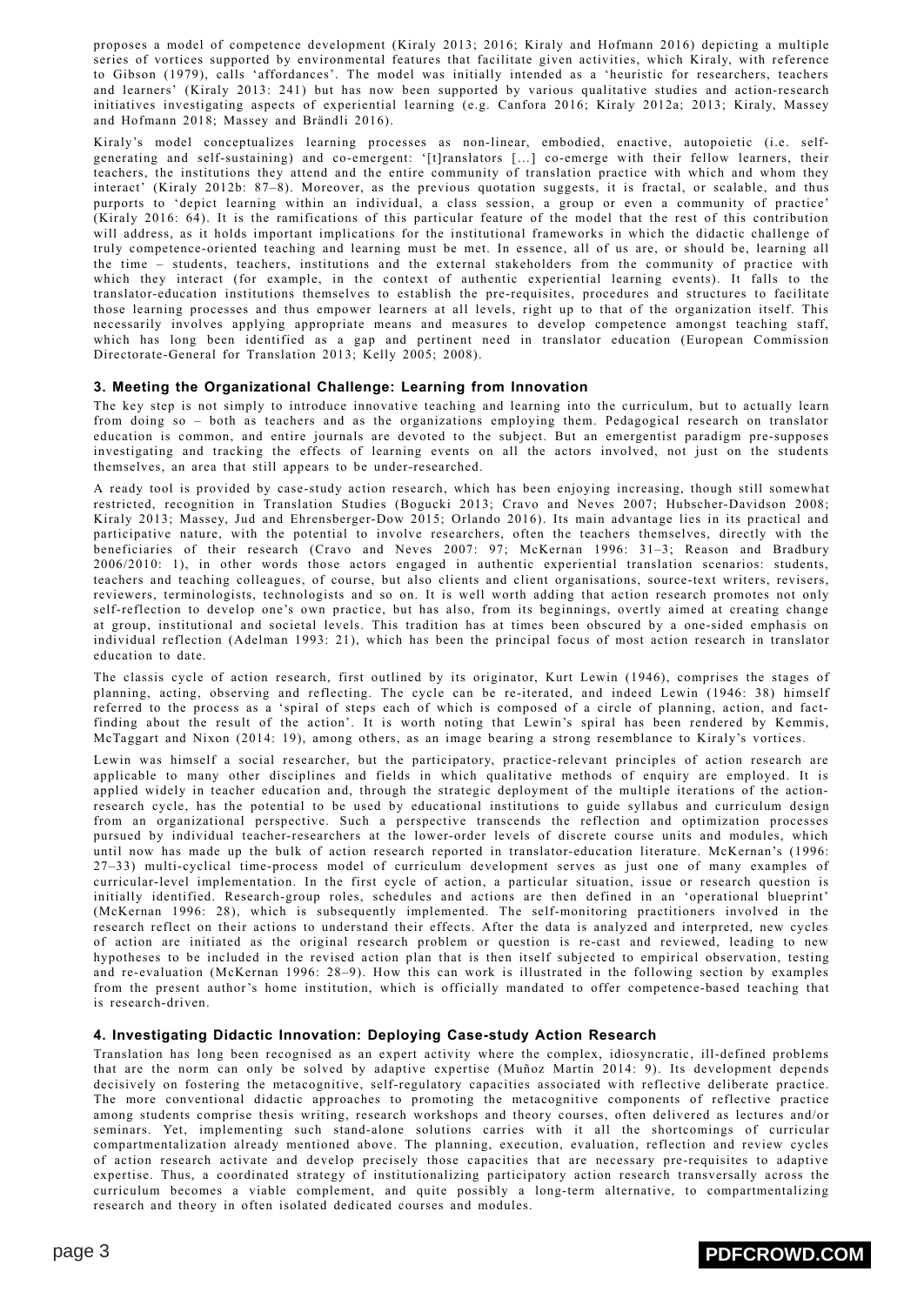This vision has prompted my institution to adopt an increasingly systematic approach to conducting such research in order to enhance teaching practice and develop further the main strategic focal points of its curricula. Broadly speaking, two main avenues have been pursued: research into the feasibility and cognitive learning effects of process-oriented translation teaching as a supplement to more traditional product-oriented methods, and investigations of authentic experiential learning during collaborative translation projects with direct client participation. The former corresponds to what Toury (2012: 67–9) and Chesterman (2015: 7-9) refer to as the cognitive 'act' of translation, the latter to its situated 'event'.

Closely linked to the empirical validation of competence models like those mentioned above, process-oriented teaching to complement traditional product-oriented methods has been enjoying growing popularity in translator education (Massey 2017a). Process-oriented techniques have been deployed in translator education for a number of years to increase students' capacity to reflect on their decisions and actions and raise their problem-identification and problem-solving awareness. Methods range from written reflective commentaries, learning journals and integrated diaries (cf. Bergen 2009; García Álvarez 2007; Orlando 2011; 2016: 124–36), to the implementing more immediate concurrent techniques, such as spoken monologue, dialogue and collaborative think-aloud reports and protocols (House 2000; Kussmaul 1995; Pavlovič 2009). In the context of the current article, the written integrated problem and decision reporting (IPDR) proposed by Gile (2004) is especially interesting as IPDR, according to Gile's studies, appears to have produced learning effects on both students and teachers.

Technological developments over the past twenty years have broadened access to keystroke logging, screen recording and eye-tracking, which have been successfully used in a variety of pedagogical experiments and settings in combination with various forms of verbalization, peer evaluation, self-assessment and diagnostic mentoring (e. g. Alves 2005; Hansen 2006; Pym 2009). Screen recordings provide an especially practicable tool to facilitate student exposure to the good and better practices of others, such as those of professionals (Angelone 2013). Studies show them to be an effective supplement to product-based evaluation (Enríquez Raído 2013; Hofer and Ehrensberger-Dow 2011; Massey and Ehrensberger-Dow 2012; 2013) and they also appear to have the advantage of greater accuracy over forms of written reporting such as IPDR (Angelone 2015).

We therefore decided to use such methods and technologies, which we had been applying in our own research into laboratory and workplace translation processes and cognitive ergonomics (Ehrensberger-Dow and Massey 2014), to investigate their effects on learning when introduced to our BA and MA curricula. The reason for the decision was in no small part due to the frequent comments by research participants that they had been learning a great deal from observing and retrospectively commenting on screen recordings of their own translation processes.

The studies and outcomes have been reported in a number of publications, to which the readers are referred for more detailed information. Hofer and Ehrensberger-Dow (2011), Massey and Ehrensberger-Dow (2011; 2012; 2013; 2014), and Massey and Jud (2015) describe the benefits of screen recording and eye-tracking student, teacher and professional translation processes and practices for both teaching and diagnostic purposes on BA, MA and continuing professional development (CPD) programmes. The research outcomes replicate results of other didactic experiments using similar techniques to track and ameliorate student translation processes (Angelone 2013; Enríquez Raído 2013; Pym 2009). They strongly suggest that process-oriented techniques in general, and screen recording in particular, can achieve very positive learning effects amongst students in conventional and audiovisual translation (AVT) courses by heightening procedural and strategic awareness and by extending problemsolving repertoires.

The process-oriented teaching methods have also had a learning effect on the teachers and the institution they work for. Their use has improved the ability to identify group and individual needs on the basis of the actions and behaviours leading to target-text production. For example, exposing less experienced students to AVT and other tools too early in their studies appears to cause cognitive overload (Massey and Jud 2015), suggesting that more systematic scaffolding is required in courses where more complex technologies are deployed. In addition, indicators of good practices identified amongst better students and professional translators provide indicators that can help teachers, with appropriate institutional training and support, to guide students through the analyses of their processes. These include targeted problem-type identification, problem solving through the consistent deployment of internal cognitive resources, the selective use of external resources adequate to the type of problem identified, larger translation segmentation (reflected in longer writing bursts), minimal self-revision and reduced multiple tasking to avoid cognitive overload. Further research on performance predictors has also revealed that even 10 to 15 minute sequences of recorded or observed processes deliver robust measures for producing quality translation output (Massey and Ehrensberger-Dow 2014: 93–6). This is important because it makes the use of otherwise intensive process-oriented teaching techniques much more realistic for teachers burdened with time and group-size constraints. Finally, the teachers' recognition of the usefulness of process data and techniques has led them and their institution to question the epistemologies underlying their less individualized, more normative product-based methods of teaching and assessment.

So, who appears to be learning what, and from whom, in the cognitive process-oriented approaches to translator education we have been implementing and investigating? Our research and results show that students can and do learn about themselves, from and about their peers and from and about their teachers and professional practitioners. For their part, teachers can and do learn about themselves, from and about their students and from and about the professional practices introduced into their classes. At the same time, institutions can and do learn more about themselves and their programmes as well as about their students and their teachers.

Translation is patently a cognitive activity, but one firmly situated in a socio-technical environment. As such it is an obvious instance of situated cognition (Risku 2002; 2010), in which all kinds of partners and a variety of environmental factors interact with one another. The growing stress placed the authentic, often collaborative, experiential learning reflects the broad recognition of this fact in translator education. A variety of studies (Hansen-Schirra and Kiraly 2013; Kiraly et al. 2016) have been researching the effects of such deployments, including Massey and Brändli (2016). Again, readers are referred to that publication for more detailed information on the research methods and results. In the present contribution, we shall content ourselves with a brief overview of the study.

Massey and Brändli (2016) report on an action-research study of feedback interactions during a collaborative translation project commissioned by a real-world client organization and performed by a group of MA students at the author's institute with the help of the SDL TRADOS Studio translation memory system. The translation project was overseen by the class teacher, together with another researcher and an assistant. The fully anonymized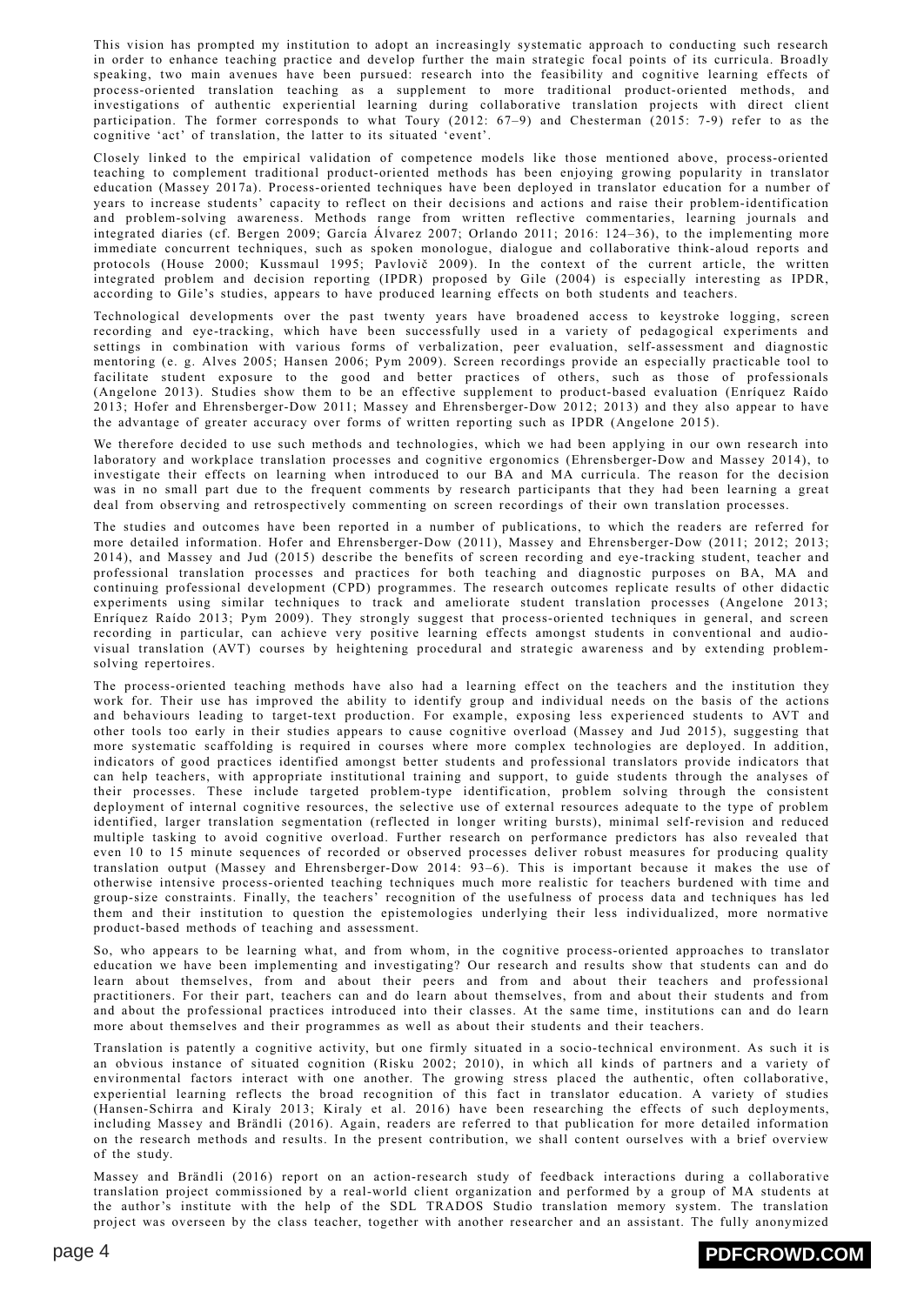data were collected from a number of sources. Pre-project and post-project questionnaires were used to elicit selfreport and peer data on the student participants' assessment of their competences. Secondly, the participants were requested to document the feedback sought and received, the sources from which it came and the perceived degree of its usefulness in a learning journal. Thirdly, the students took part in a recorded concluding plenary meeting in which they discussed their experiences during the project as both learners and participants in a research study. Finally, the students completed a wrap-up questionnaire about the feedback they had received on the translation product, the client organization produced a short written report assessing the outcome of the project after the target text had been received, and the teacher submitted a retrospective statement with her own observations on the translation project, on the students' involvement and on her own role and individual development as the project progressed.

The results supply some key insights into who learns what, where and how. There are clear indicators of students' perceived development in individual competences, particularly in the technological and interpersonal aspects of translation service provision. Additional comments made by the students also suggest that direct involvement in the action research itself strengthened their motivation to take part in the authentic learning experience. Feedback was reported in the learning journals, plenary discussion and final questionnaire (Massey and Brändli 2016: 190– 3) to have worked best when it was timely, task relevant, peer-sourced for process-related issues, which ranged from technology use and project management to problem-solving and quality assurance, and client- or teachersourced for the product, where the principal stress lay on target-text quality. The findings support those of general pedagogical research on effective feedback in that the most useful modes of feedback delivery were considered to be bilateral, dialogical, interactive and unmediated (Wiliam 2010). More pertinently, however, they provide our organization with a catalogue of practical corrective measures to render feedback more effective in future collaborative learning scenarios.

Equally salient from an organizational perspective are the results indicating complementary experiential learning effects on actors other than the students. The teacher explicitly learned from the project, both technologically and didactically. But her comments also describe the cognitive conflict with which she was confronted. The minimally invasive approach she deliberately adopted in her teaching appears to have been, at least initially, fundamentally incompatible with her own underlying, and hitherto largely unconscious, pedagogical epistemology. This is an important revelation both for herself and her institution. In essence, the teacher's participation in this actionresearch initiative embodies the reflective (teaching) practice necessary to developing or maintaining adaptive expertise. In turn, this has implications for the learning organization in which she is working, which has already responded by introducing appropriate staff-development measures.

Last but not least, the client's assessment of the students' performance demonstrated advanced awareness of central elements of the translation process. Aspects of stakeholder involvement and interests, distributed cognition and functionalism are either directly stated or can be inferred from the comments made, which placed surprisingly little emphasis on the language and source document *per se*. Such a discerning assessment could well be attributed to the client organization's own learning path. In the course of the project, its representatives were consistently exposed to the discourse of the student and teacher participants, in which the frameworks, models, issues and phraseology of Translation Studies and the translation profession evidently figured large.

The indicators of co-emergent learning processes among all the participants in the study, coupled with the motivation that students reported, have encouraged our organization to launch further action-research cycles. These envisage a more inclusive role for students and external stakeholders, not only as research subjects but also as active participants in the collection, analysis and interpretation of data (cf. Kiraly, Massey and Hofmann 2018; Massey and Brändli 2016).

To sum up, course design and curriculum development are obvious ways in which educational institutions, and not just their teacher-researchers, might learn from case-study action research; but there are others. As we have already seen, further learning effects at the institutional level can emerge from organizational reflection on the reflective performance of teacher-researchers. Lastly, there also seem to be effects on those external stakeholders from the community of practice directly engaged in authentic learning scenarios at the translator-education institution. Indeed, here lies the truly transformative potential of action research involving clients and groups unfamiliar with the profession to learn more about its nature and demands. By identifying strategically suitable actors to include in such projects, institutions have an opportunity to transcend the boundaries of both academe and professional specialization and spread a greater awareness of translation as an expert activity within society at large.

#### **5. From Student to Teacher and Institutional Development: A Frame for Empowering the Learning Organization**

The results obtained from the studies summarized above validate the continued use of case-study action research, which does indeed appear to be 'a viable tool for increasing our understanding of the processes involved in the development of translator competence' (Kiraly 2013: 222), to advance our ability to develop translator competence among our students. The action-research approach has the particular advantage of being able to engage all the participants involved in a practical learning event in an iterative, multi-cyclical process of planning, action, observation and reflection.

As such, it also has the potential to serve as a tool with which to develop not only individual participants but also the collective in which they are embedded. The systematic strategic deployment of case-study action research can therefore be used to help drive organizational development in its own right (cf. Kiraly, Massey and Hofmann 2018). Institutions could, for example, use its combination of action and enquiry as a locus for bridging the academic-practitioner divide noted in the introduction to this paper by including practitioners, teaching professionals and their students in targeted research on competence building (Massey, Jud and Ehrensberger-Dow 2015: 43). This would have the positive outcome of moving all stakeholders, at all levels, closer to the reflective practice requisite to developing adaptive expertise.

There are unmistakeable parallels between the cycles of action research – and, by extension, of experiential learning (Kolb 1984) – and those proposed by action science for organizational learning. This is not surprising, as one of the authors of the early ground-breaking work on *Organizational Learning* (Argyris and Schön 1978), Chris Argyris, stands firmly in the Lewin social research tradition of group and organizational development (Adelman 1993: 21). Argyris and Schön (1978: 29) distinguish between two types of learning system. In 'single-loop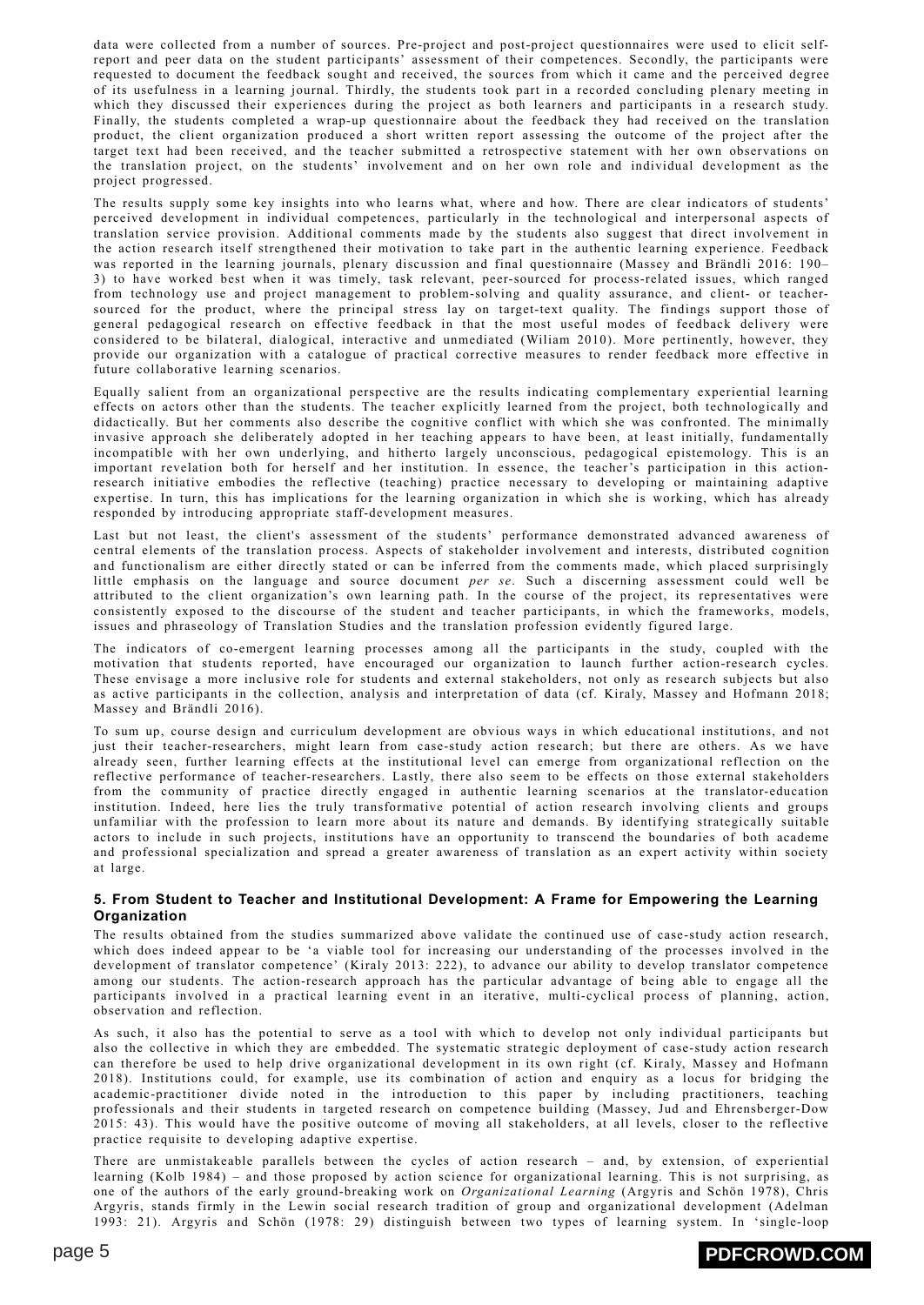learning' (O-I), 'individuals respond to error by modifying strategies and assumptions within constant organizational norms'. In 'double-loop learning', there is 'joint inquiry into organizational norms themselves, so as to resolve their inconsistency and make the new norms more effectively realizable'. It is only by achieving double-loop learning and, ultimately, 'deutero-learning' (Argyris and Schön, 1978: 29) – meaning the capacity of an organization and its members to self-regulate their learning – that a true learning organization can emerge. Argyris and Schön's (1978: 140–1) 'O-II' model of 'double-loop learning' depicts learning by members and groups within an organization as a series of individual learning cycles or wheels encompassed by the same, larger cycle representing learning by the organization itself. The cycle with its four stages of discovery, invention, production and generalization still has considerable currency in organizational learning theory, as some more recent publications show (Cummings and Worley 2013; Sabri and Sabri-Matanagh 2013), and bears a close resemblance to the action-research cycle. The 'discovery' stage identifies a problem, 'invention' designates the development of a solution (both subsumable under the planning stage in action research), 'production' represents (the observation of) its implementation in action and 'generalization' refers to drawing conclusions about its effects through reflection. In other words, in virtually the same way that the action-research cycle promotes reflective action and learning in individual participants (students, teachers and others), so the cycle of doubleloop learning promotes reflective action and learning at the organizational level.

This, in turn, recalls the models of co-emergent learning variously proposed in Kiraly (2016), Kiraly and Hofmann (2016) and Kiraly, Massey and Hofmann (2018). As already mentioned, the learning that takes place according to this model is necessarily supported by affordances, in other words by facilitating environmental features. Learning, whether individual, collective or institutional, is situated in complex socio-technical and organizational systems. The capacity to foster such learning by shaping the affordances that support it therefore becomes key to the success of learning in and as organizations. As the systems scientist, Peter Senge, has famously pointed out in *The Fifth Discipline: The Art and Practice of the Learning Organization* (1990/1999), organizations should provide the frameworks for their members to engage consistently in systems thinking, to develop the personal mastery to commit to lifelong learning, to scrutinize and constantly challenge deeply ingrained mental models, to possess the intrinsic motivation to build shared visions and to learn from one another in teams. When specifically related to professional (translator) education, this means promoting individual and organizational learning by developing the fields, traditions and incentives for reflective practice (cf. Schön 1987: 311; Senge 1990/1999:  $258-9$ ).

Garvin, Edmondson and Gino (2008) have devised a widely recognized toolkit to foster organizational learning. Proposing a 'comprehensive, concrete survey instrument for assessing learning within an organization' (Garvin, Edmondson and Gino 2008: 3) that can be scaled up or down to any level of an organization, they focus on three mutually reinforcing building blocks of organizational learning. The first is a supportive learning environment with four distinguishing features: psychological safety, which encourages members to openly express their opinions; appreciation of differences and opposing ideas; openness to new ideas; and, perhaps most importantly, time for reflection: 'supportive learning environments allow time for a pause in the action and encourage thoughtful review of the organization's practices' (Garvin, Edmondson and Gino 2008: 3). The second building block comprises concrete learning processes and practices: opportunities for experimentation; information collection (for example, on competitors, trends and stakeholders); issue analysis and discussion; systematic education and training opportunities; information transfer and sharing; and regular debriefings and post-audits. The third is having a leadership willing and able to reinforce learning.

How can all or parts of this toolkit be used to target the affordances of co-emergent learning in translatoreducation institutions? Every organization will have its particular needs, processes and structures to take into account. The present paper ends with some examples from the author's home institution.

More conventional ways of operationalizing the cycles of information collection, information transfer, feedback and reflection include staff, course and curriculum evaluations, peer reviewing, sounding boards and graduate career tracking. These have been supplemented with CPD and curricular development measures to foster coemergent learning and reflective practice among students, teachers, researchers, managers and, wherever feasible, external practice partners.

In concrete terms, we are preparing to implement an organizational development concept to facilitate and incentivize the professional development of our staff members. This centres on using low-threshold, efficient CPD opportunities to meet the mandatory requirement that all academic and teaching staff must fulfil. That concept, together with its implementing regulation, is based on the consolidation and development of three broad staffcompetence areas derived from the *EMT Translator Trainer Profile* (European Commission Directorate-General for Translation 2013): professional translation service provision (corresponding to 'field competence' in the EMT profile), didactics (the profile's 'instructional', 'interpersonal', 'organisational' and 'assessment' competences) and theoretical field knowledge (represented in the profile as the integration of translation scholarship and research, and subsumed under 'instructional competence'). Staff CPD for our academic and professional educators will be individualized to take account of their specific competence profiles.

Measures already initiated, or envisaged in the near future, comprise job shadowing and professional mentorships, mandatory freelance work for staff without translation experience, as well as the continued expansion of our various forums to promote exchanges between teachers, researchers and professional practitioners. As outlined above, our various teaching methods and scenarios constitute a wealth of learning opportunities that may be used to expose academic staff to the realities of the professional world of translation. In addition, we intend to provide further incentives to pursue case-study action research, wherever possible with the direct involvement of client organizations. By encouraging team teaching and mutual attendance of modules, we also hope to broaden the range of our staff members and thus narrow the divide between theory and practice that besets many translatoreducation institutions. To facilitate and strengthen the transfer of learning between our institute and professional practice, we are setting up more combined BA, MA and CPD offerings. Finally, to provide our organization with that most valuable of resources, time for reflection, we have now redesigned our schedules so that staff and students are given two extra weeks during the semester for independent study and professional development. It is our hope that the measures we have adopted, together with others to come, will create the affordances needed to drive co-emergent learning throughout our organization.

## **6. Conclusion**

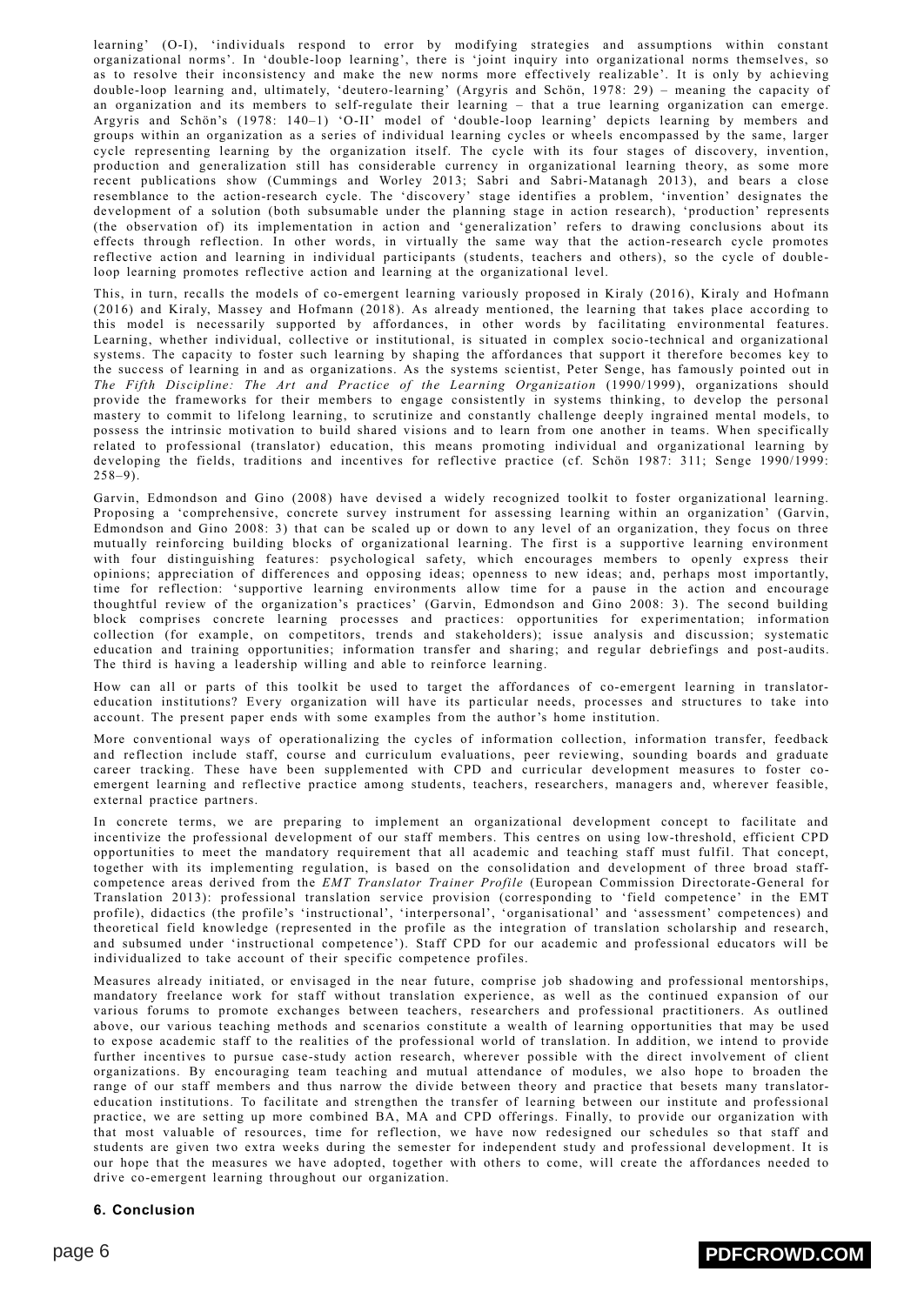Case-study action research (Kiraly 2012a; 2012b; 2013; Kiraly and Hofmann 2016; Kiraly, Massey and Hofmann 2018) has shown that Kiraly's fractal model of co-emergent learning can account for student competence development in experiential scenarios. There is additional evidence (Kiraly, Massey and Hofmann 2018; Massey and Brändli 2016; Massey 2017b) that Kiraly's model can be applied to describe learning among the various other stakeholders of translator education: teachers, researchers, clients and even educational institutions themselves. The model is congruent with established theories of organizational learning, where learning capacity hinges on the ability of an organization and its members to learn how to learn, and where the learning process itself involves very similar cycles of action and enquiry to those applied to action research, on the one hand, and to experiential learning, on the other. It would therefore seem appropriate for educational institutions to strategically and systematically deploy case-study action research, particularly in experiential learning contexts, as a tool with which to drive organizational learning and development. However, targeting the complex, multifarious affordances that facilitate co-emergent learning requires a whole set of tools and not just one. The wide-ranging toolkit developed by Garvin, Edmondson and Gino (2008) is just one example of how a workable frame might be established to empower institutions to adopt a more transformative role in educating not only translators and other language mediators, but also teachers, researchers and the organizations in and with which they work.

#### **References**

- Adelman, Clem (1993) "Kurt Lewin and the Origins of Action Research", *Educational Action Research* 1, no. 1:  $7 - 24$
- Alves, Fabio (2005): "Bridging the Gap between Declarative and Procedural Knowledge in the Training of Translators: Meta-reflection under Scrutiny", *Meta* 50, no. 4, URL:

**<https://www.erudit.org/revue/meta/2005/v50/n4/019861ar.pdf>** (accessed 15 January 2018)

- Angelone, Erik (2013) "Watching and Learning from 'Virtual Professionals': Utilising Screen Recording in Process-oriented Translator Training" in *New Prospects and Perspectives for Educating Language Mediators*, Don Kiraly, Silvia Hansen-Schirra and Karin Maksymski (eds), Tübingen, Narr Francke Attempto: 139–55.
- ---- (2015) "The Impact of Process Protocol Self-analysis on Errors in the Translation Product" in *Describing Cognitive Processes in Translation: Acts and Events*, Maureen Ehrensberger-Dow, Birgitta Englund Dimitrova, Séverine Hubscher-Davidson and Ulf Norberg (eds), Amsterdam & Philadelphia PA, Benjamins: 105–124.
- Argyris, Chris, and Donald A. Schön (1978) *Organizational Learning: A Theory of Action Perspective*, Reading MA, Addison-Wesley.
- Astley, Helen, and Olga Torres Hostench (2017) "The European Graduate Placement Scheme: An Integrated Approach to Preparing Master's in Translation Graduates for Employment", *The Interpreter and Translator Trainer* 11, nos. 2–3: 204–22.
- Bergen, David (2009). "The Role of Metacognition and Cognitive Conflict in the Development of Translation Competence", *Across Languages and Cultures* 10, no. 2: 231–50.
- Bogucki, Lukasz (2013) *Areas and Methods of Audiovisual Translation Research*, Frankfurt am Main, Lang.
- Canfora, Carmen (2016) "Assessing Learning in Heterogeneous Learning Groups in Translator Training A Role for Portfolios" in *Towards Authentic Experiential Learning in Translator Education*, Don Kiraly et al. (eds), Göttingen, V&R unipress/Mainz University Press: 161–76.
- Chesterman, Andrew (2015) "Models of What Processes?" in *Describing Cognitive Processes in Translation: Acts and Events*, Maureen Ehrensberger-Dow, Birgitta Englund Dimitrova, Séverine Hubscher-Davidson and Ulf Norberg (eds), Amsterdam & Philadelphia PA, Benjamins: 7–20.
- Cravo, Ana, and Josélia Neves (2007) "Action Research in Translation Studies", *Journal of Specialised Translation* 7: 92–107.
- Cummings, Thomas G., and Christopher G. Worley (2013) *Organization Development and Change* (10th ed.), Stamford CT: Cengage Learning.
- Drugan, Joanna (2013) *Quality in Professional Translation: Assessment and Improvement*, London, Bloomsbury.
- Ehrensberger-Dow, Maureen, and Gary Massey (2014) "Cognitive Ergonomic Issues in Professional Translation" in *The Development of Translation Competence: Theories and Methodologies from Psycholinguistics and Cognitive Science*, John W. Schwieter and Aline Ferreira (eds), Newcastle, Cambridge Scholars: 58–86.
- EMT Board (2017) *European Master's in Translation. Competence Framework 2017*, Brussels, European Commission. URL: **[https://ec.europa.eu/info/sites/info/files/emt\\_competence\\_fwk\\_2017\\_en\\_web.pdf](https://ec.europa.eu/info/sites/info/files/emt_competence_fwk_2017_en_web.pdf)** (accessed 10 May 2018)
- EMT Expert Group (2009) *Competences for Professional Translators, Experts in Multilingual and Multimedia Communication*, Brussels, European Commission.

URL: https://ec.europa.eu/info/sites/info/files/emt\_competences\_translators\_en.pdf (accessed 10 May 2018)

EN 15038 (2006) *Translation Services—Service Requirements*, Brussels, European Committee for Standardization.

- Enríquez Raído, Vanessa (2013) "Using Screen Recording as a Diagnostic Tool in Early Process-oriented Translator Training" in *New Prospects and Perspectives for Educating Language Mediators*, Don Kiraly, Silvia Hansen-Schirra and Karin Maksymski (eds), Tübingen, Narr Francke Attempto: 121–38.
- Ericsson, K. Anders, Ralph Th. Krampe and Clemens Tesch-Roemer (1993) "The Role of Deliberate Practice in the Acquisition of Expert Performance", *Psychological Review* 100, no. 3: 363–406.
- European Commission Directorate-General for Translation (2013) *EMT Translator Trainer Profile. Competences of the Trainer in Translation*. URL: https://de.scribd.com/document/246979198/Translator-Trainer-Profile-EMT (accessed 15 January 2018)
- ---- (2014) *Report and Follow-up Actions: Translation Europe Forum 2014. Linking up Translation Stakeholders*.
- URL: http://ec.europa.eu/dgs/translation/programmes/translating\_europe/documents/report\_actions\_2014\_en.pdf (accessed 30 May 2016)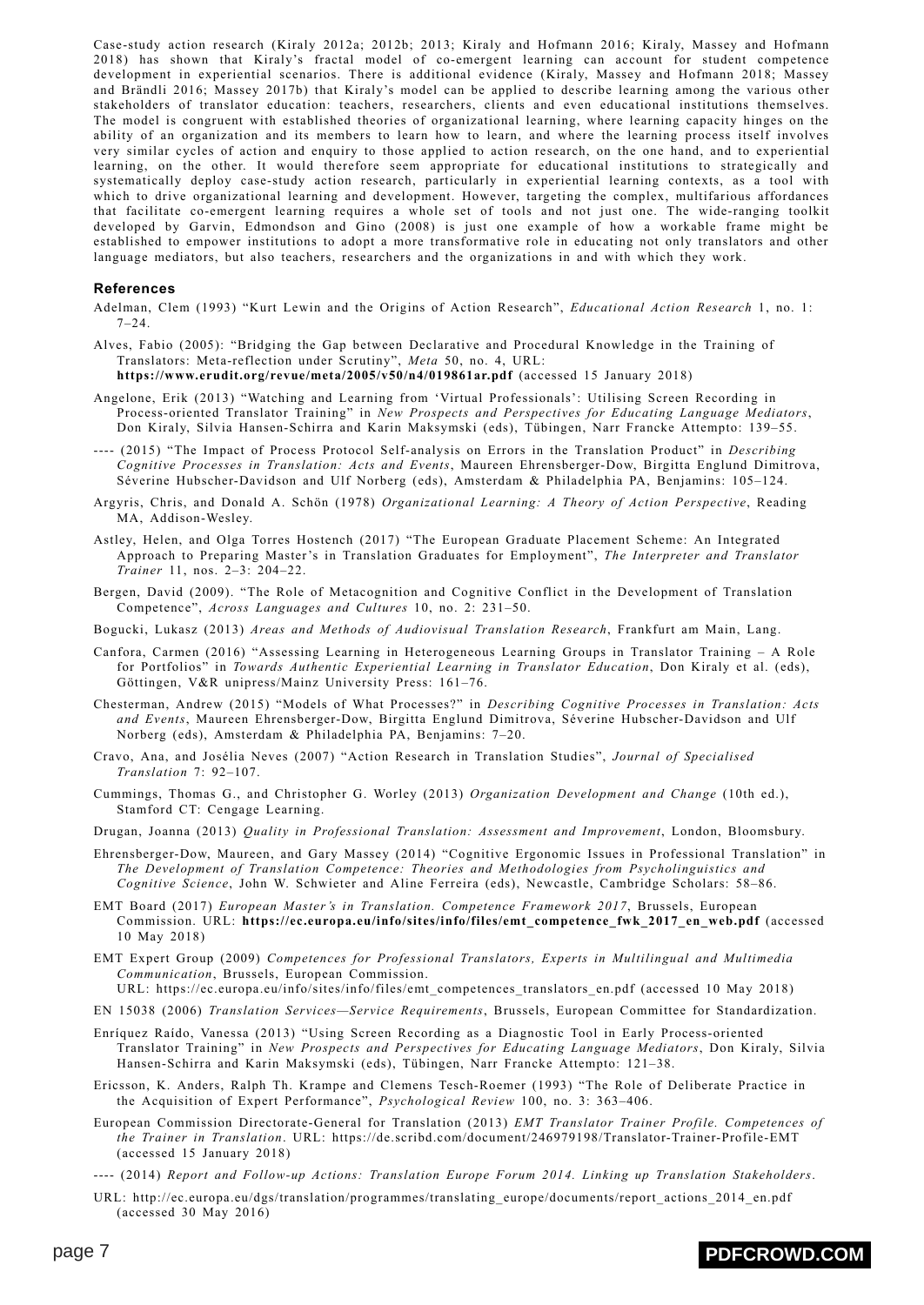- García Álvarez, Ana María (2007) "Evaluating Students' Translation Process in Specialised Translation: Translation Commentary", *Journal of Specialised Translation* 7: 139–63.
- Garvin, David A., Amy C. Edmondson and Francesca Gino (2008) "Is Yours a Learning Organization?", *Harvard Business Review* March: 1-10.
- Gibson, James J. (1979) *The Ecological Approach to Visual Perception*, Hillsdale NJ, Erlbaum.
- Gile, Daniel (2004) "Integrated Problem and Decision Reporting as a Translator Training Tool", *Journal of Specialised Translation* 2: 2–20.
- Göpferich, Susanne (2008) *Translationsprozessforschung: Stand –Methoden Perspektiven*, Tübingen, Narr.
- ---- (2009) "Towards a Model of Translation Competence and its Acquisition: The Longitudinal Study 'TransComp'" in *Behind the Mind: Methods, Models and Results in Translation Process Research*, Susanne Göpferich, Arnt L. Jakobsen and Inger M. Mees (eds), Copenhagen, Samfundslitteratur Press: 11–37.
- Hansen, Gyde (2006) "Retrospection Methods in Translator Training and Translation Research", *Journal of Specialised Translation* 5: 2–41.
- Hansen-Schirra, Silvia, and Don Kiraly (eds) (2013) *Projekte und Projektionen in der translatorischen Kompetenzentwicklung*, Frankfurt am Main, Lang.
- Hofer, Gertrud, and Maureen Ehrensberger-Dow (2011): "Evaluation of Translation Processes: Applying Research Techniques to Professional Development Programs" in *Translationsforschung: Tagungsberichte der LICTRA IX. Leipzig International Conference on Translation & Interpretation Studies* 19.–21.5.2010, Peter A. Schmitt, Susann Herold and Annette Weilandt (eds), Frankfurt am Main, Lang: 321–32.
- House, Juliane (2000) "Consciousness and the Strategic Use of Aids in Translation" in *Tapping and Mapping the Processes of Translation and Interpreting: Outlooks on Empirical Research*, Sonja Tirkkonen-Condit and Riitta Jääskeläinen (eds), Amsterdam & Philadelphia PA, Benjamins: 149–62.
- Hubscher-Davidson, Séverine (2008) "A Reflection on Action Research Processes in Translator Training", *The Interpreter and Translator Trainer* 2, no. 1: 75–92.
- Hurtado Albir, Amparo (2007) "Competence-based Curriculum Design for Training Translators", *The Interpreter and Translator Trainer* 1, no. 2: 163–95.
- ISO 17100 (2015). *Translation Services Requirements for Translation Services*, Geneva, ISO.

Kelly, Dorothy (2005) *A Handbook for Translator Trainers*, Manchester, St. Jerome.

- ---- (2007) "Translator Competence Contextualized. Translator Training in the Framework of Higher Education Reform: In Search of Alignment in Curricular Design" in *Across Boundaries: International Perspectives on Translation Studies*, Dorothy Kenny and Kyongjoo Ryou (eds), Newcastle, Cambridge Scholars: 128–42.
- ---- (2008) "Training the Trainers: Towards a Description of Translator Trainer Competence and Training Needs Analysis", *TTR: traduction, terminologie, rédaction* 21, no. 1: 99–125.
- ---- (2017) "Translator Education in Higher Education Today: The EHEA and Other Major Trends. Convergence, Divergence, Paradoxes and Tensions" in *Translation/Interpreting Teaching and the Bologna Process: Pathways between Unity and Diversity*, Susanne Hagemann, Julia Neu and Stephan Walter (eds), Berlin, Frank & Timme: 29-50.
- Kemmis, Stephen, Robin McTaggart and Rhonda Nixon (2014) *The Action Research Planner: Doing Critical Participatory Action Research*, Singapore, Springer.
- Kiraly, Don (2000) *A Social Constructivist Approach to Translator Education: Empowerment from Theory to Practice*, Manchester, St. Jerome.
- ---- (2005) "Project-based Learning: A Case for Situated Translation", *Meta* 50, no. 4: 1098–111.
- ---- (2006) "Beyond Social Constructivism: Complexity Theory and Translator Education", *Translation and Interpreting Studies* 1, no. 1: 68–86.
- ---- (2012a) "Skopos Theory Goes to Paris: Purposeful Translation and Emergent Translator Competence" in *mTm. Minor Translating Major – Major Translating Minor – Minor Translating Minor*. *Special Issue of mTm to Commemorate Hans J. Vermeer (mTm – A Translation Journal),* Hanna Risku, Christina Schäffner and Jürgen Schopp, (eds.), Athens, Diavlos: 119–44.
- ---- (2012b) "Growing a Project-based Translation Pedagogy: A Fractal Perspective", *Meta* 57, no. 1: 82–95.
- ---- (2013) "Towards a View of Translator Competence as an Emergent Phenomenon: Thinking Outside the Box(es) in Translator Education" in *New Prospects and Perspectives for Educating Language Mediators*, Don Kiraly, Silvia Hansen-Schirra and Karin Maksymski (eds), Tübingen, Narr Francke Attempto: 197–224.
- ---- (2016) "Authentic Project Work and Pedagogical Epistemologies: A Question of Competing or Complementary Worldviews?" in *Towards Authentic Experiential Learning in Translator Education*, Don Kiraly et al. (eds), Göttingen, V&R unipress/Mainz University Press: 53–66.
- Kiraly, Don, Lisa Rüth, Carmen Canfora, C and Andrea Cnyrim (eds) (2016). *Towards Authentic Experiential Learning in Translator Education*, Göttingen, V&R unipress/Mainz University Press.
- Kiraly, Don, and Sascha Hofmann (2016) "Towards a Postpositivist Curriculum Development Model for Translator Education" in *Towards Authentic Experiential Learning in Translator Education*, Don Kiraly et al. (eds), Göttingen, V&R unipress/Mainz University Press: 67–87.
- Kiraly, Don, Gary Massey and Sascha Hofmann (2018) "Beyond Teaching: Towards Co-Emergent Praxis in Translator Education" in *Translation, Didaktik, Kompetenz. Translationswissenschaftliches Kolloquium V. Beiträge zur Übersetzungs- und Dolmetschwissenschaft*, Barbara Ahrens, Silvia Hansen-Schirra, Monika Krein-Kühle, Michael Schreiber and Ursula Wienen (eds), Berlin, Frank & Timme.
- Kolb, David. A. (1984) *Experiential Learning: Experience as the Source of Learning and Development*, Englewood Cliffs NJ, Prentice Hall.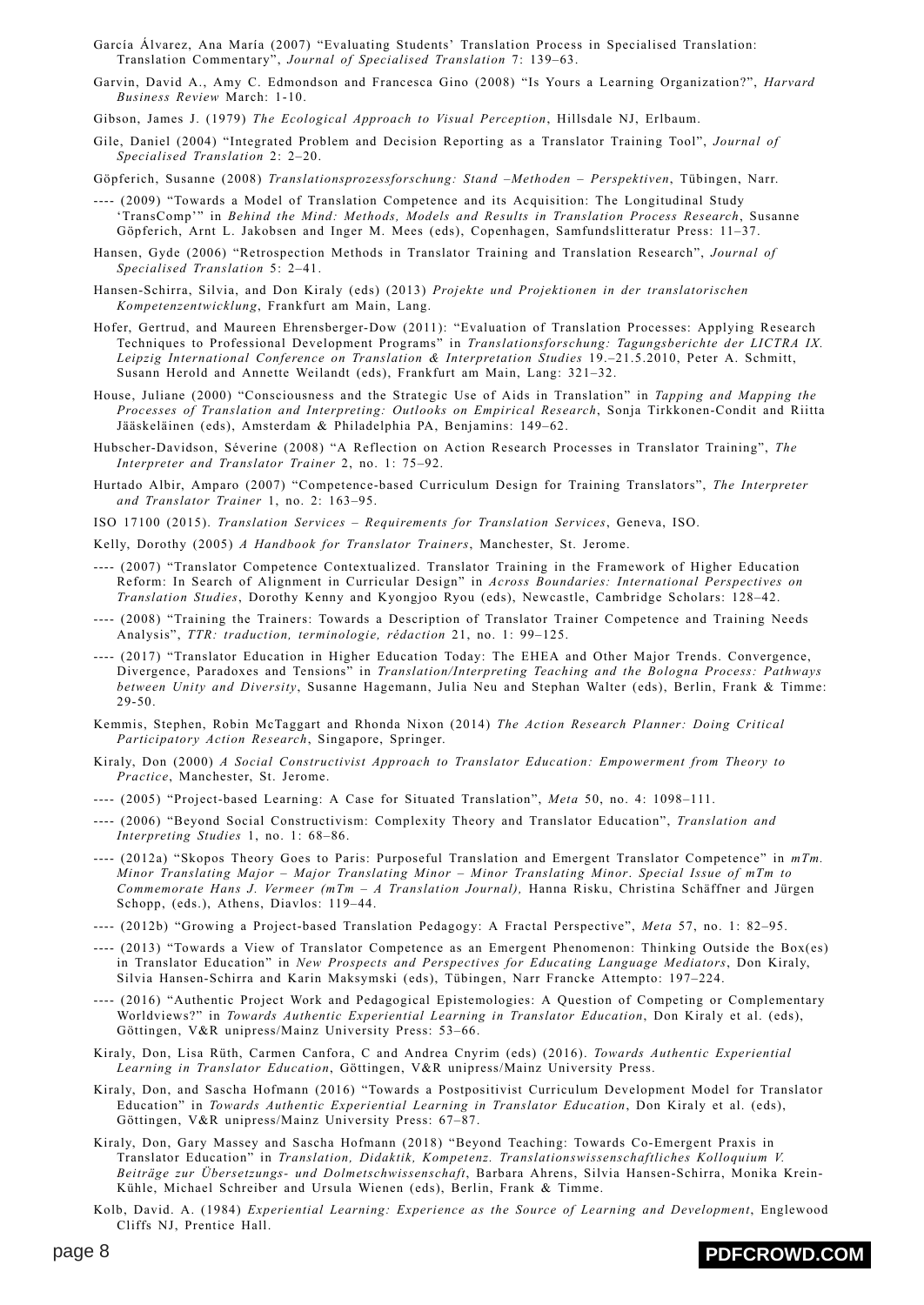Kussmaul, Paul (1995) *Training the Translator*, Amsterdam & Philadelphia PA, Benjamins.

Lewin, Kurt (1946) "Action Research and Minority Problems", *Journal of Social Issues* 2, no. 4: 34-46.

- Massey, Gary (2017a) "Translation Competence Development and Process-oriented Pedagogy" in *The Handbook of Translation and Cognition*, John W. Schwieter and Aline Ferreira (eds), Chichester, Wiley-Blackwell: 520–44.
- ---- (2017b) "Research-driven Translation Teaching: Doing Applied Linguistics to Empower the Learning Organisation", in *Doing Applied Linguistics. Enabling Transdisciplinary Communication. Festschrift für Urs Willi*, Daniel Perrin and Ulla Kleinberger (eds), Berlin, de Gruyter, 184–93.
- Massey, Gary, and Barbara Brändli (2016) "Collaborative Feedback Flows and How We Can Learn from Them: Investigating a Synergetic Experience in Translator Education" in *Towards Authentic Experiential Learning in Translator Education*, Don Kiraly et al. (eds), Göttingen, V&R unipress/Mainz University Press: 177–99.
- Massey, Gary, and Maureen Ehrensberger-Dow (2011) "Commenting on Translation: Implications for Translator Training", *Journal of Specialised Translation* 16: 26–41.
- ---- (2012) "Evaluating the Process: Implications for Curriculum Development" in *Translationswissenschaft interdisziplinär: Fragen der Theorie und der Didaktik*, Lew Zybatow, Alena Petrova and Michael Ustaszewski (eds), Frankfurt am Main, Lang: 95–100.
- ---- (2013) "Evaluating Translation Processes: Opportunities and Challenges" in *New Prospects and Perspectives for Educating Language Mediators*, Don Kiraly, Silvia Hansen-Schirra and Karin Maksymski (eds), Tübingen, Narr Francke Attempto: 157–80.
- ---- (2014) "Looking beyond Text: The Usefulness of Translation Process Data" in *Methods in Writing Process Research*, Dagmar Knorr, Carmen Heine and Jan Engberg (eds), Bern, Lang: 81–98.
- Massey, Gary, and Peter Jud (2015) "Teaching Audiovisual Translation with Products and Processes: Subtitling as a Case in Point" in *Accessing Audiovisual Translation*, Lukasz Bogucki and Mikolaj Deckert, (eds), Frankfurt am Main, Lang: 99–116.
- Massey, Gary, Peter Jud and Maureen Ehrensberger-Dow (2015) "Building Competence and Bridges: The Potential of Action Research in Translator Education" in *Constructing Translation Competence*, Paulina Pietrzak and Mikolaj Deckert (eds), Frankfurt am Main, Lang: 27–48.
- McKernan, James (1996) *Curriculum Action Research: A Handbook of Methods and Resources for the Reflective Practitioner* (2nd ed.), London & New York NY, Routledge.
- Mitchell-Schuitevoerder, Rosemary (2013) "A Project-based Methodology in Translator Training" in *Tracks and Treks in Translation Studies: Selected Papers from the EST Congress, Leuven 2010*, Catherine Way, Sonia Vandepitte, Reine Meylaerts and Magdalena Bartłomiejczyk (eds), Amsterdam & Philadelphia PA, Benjamins: 127–42.
- Muñoz Martín, Ricardo (2014) "Situating Translation Expertise: A Review with a Sketch of a Construct", in *The Development of Translation Competence: Theories and Methodologies from Psycholinguistics and Cognitive Science*, John W. Schwieter and Aline Ferreira (eds), Newcastle, Cambridge Scholars: 2–56.
- Orlando, Marc (2011) "Evaluation of Translations in the Training of Professional Translators: At the Crossroads between Theoretical, Professional and Pedagogical Practices", *The Interpreter and Translator Trainer* 5, no. 2: 293–308.
- ---- (2016) *Training 21st Century Translators and Interpreters: At the Crossroads of Practice, Research and Pedagogy*, Berlin, Frank & Timme.
- PACTE (2000) "Acquiring Translation Competence: Hypotheses and Methodological Problems in a Research Project" in *Investigating Translation. Selected Papers from the 4th International Congress on Translation, Barcelona, 1998*, Allison Beeby, Doris Ensinger and Marisa Presas (eds), Amsterdam & Philadelphia PA, Benjamins: 99–106.
- ---- (2003) "Building a Translation Competence Model" in *Triangulating Translation: Perspectives in Process Oriented Research*, Fabio Alves (ed.), Amsterdam & Philadelphia PA, Benjamins: 43–66.
- ---- (2005) "Investigating Translation Competence: Conceptual and Methodological Issues", *Meta* 50, no. 2: 609– 19.
- Pavlovič, Nataša (2009) "More Ways to Explore the Translating Mind: Collaborative Translation Protocols" in *Behind the Mind: Methods, Models and Results in Translation Process Research*, Susanne Göpferich, Arnt L. Jakobsen and Inger M. Mees, (eds), Copenhagen, Samfundslitteratur Press: 81–105.
- Pym, Anthony (2003) "Redefining Translation Competence in an Electronic Age: In Defence of a Minimalist Approach", *Meta* 48, no. 4: 481–97.
- ---- (2009) "Using Process Studies in Translator Training: Self-discovery through Lousy Experiments" in *Behind the Mind: Methods, Models and Results in Translation Process Research*, Susanne Göpferich, Arnt L. Jakobsen and Inger M. Mees (eds), Copenhagen, Samfundslitteratur Press: 135–56.
- Reason, Peter, and Hilary Bradbury (2006/2010) *The Handbook of Action Research* (concise paperback ed.), London, Sage.
- Risku, Hanna (1998) *Translatorische Kompetenz: kognitive Grundlagen des Übersetzens als Expertentätigkeit*, Tübingen, Stauffenburg.
- ---- (2002) "Situatedness in Translation Studies", *Cognitive Systems Research* 3, no. 3: 523–33.
- ---- (2010) "A Cognitive Scientific View on Technical Communication and Translation: Do Embodiment and Situatedness Really Make a Difference?", *Target* 22, no. 1: 94–111.
- Sabri, Sahab, and Saeed Sabri-Matanagh (2013), *Organizational Development and Strategic Change*, Victoria, Academics Publishing.
- Schön, Donald A. (1983) *The Reflective Practitioner: How Professionals Think in Action*, New York NY, Basic Books.